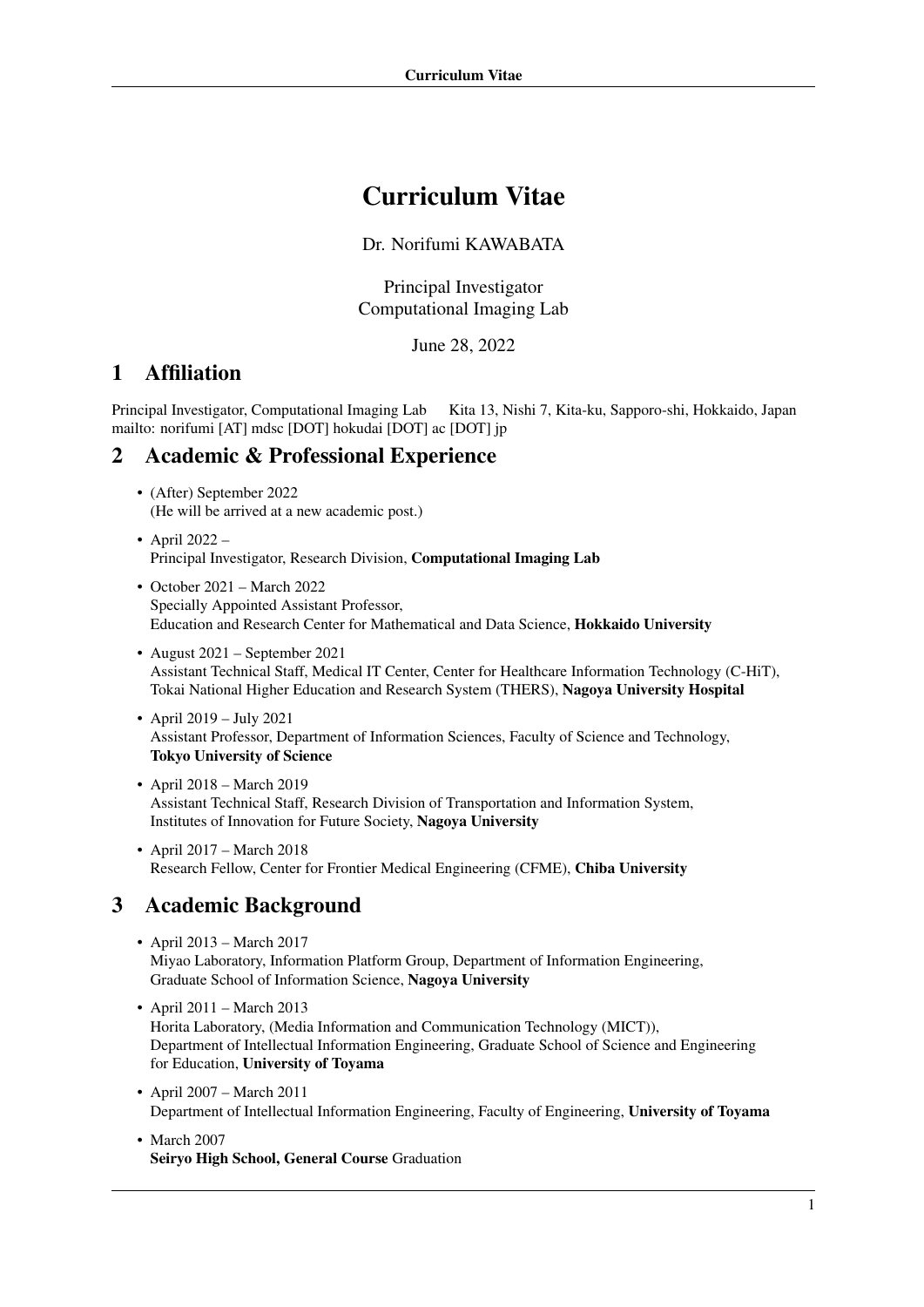## 4 Academic Degree

- March 2017, Ph.D. of Information Science in Nagoya University
- March 2013, Master of Engineering in University of Toyama
- March 2011, Bachelor of Engineering in University of Toyama

# 5 Research Field

- Information Engineering, Information Science, Computer Science
- Multi-view 3D Image and Video, Three-dimensional Image Processing, Three-dimensional Display
- 3DCG, Computational Imaging, Texture Informatics
- Image Media Quality, Visual Media Processing, Visual Information Science
- Image and Signal Processing, Digital Watermarking, Sparse Coding
- Color Information Science and Engineering, Colorization, Color Management
- Picture Coding / Image Media Processing, Super-resolution, 360 Degrees Image and Video
- Multivariate Analysis, Data Mining, Machine Learning
- Human Interface and Interaction, Human Factor, Medical Virtual Reality
- Medical System, Healthcare Informatics, Medical Imaging

## 6 Teaching and Research Experience

- (After) September 2022 (He will be arrived at a new academic post.)
- April 2022 Principal Investigator, Research Division, Computational Imaging Lab Research on Imaging and Computer Science.
- October  $2021 -$

Specially Appointed Assistant Professor, Education and Research Center for Mathematical and Data Science, Hokkaido University Education and Research for Mathematical and Data Science.

- MDS Platform (Clustering such as Regression Analysis, Hierarchical Clustering, Non-hierarchical Clustering, Naive Bayes Method, and Support Vector Machine Method)
- MDS Platform (Optimization)
- August 2021 September 2021 Assistant Technical Staff, Medical IT Center, Nagoya University Hospital A Study Support on Medical Information System to Smart Hospital.

## • April 2019 – July 2021

Assistant Professor, Department of Information Sciences, Faculty of Science and Technology, Tokyo University of Science

Education and Research on computer sciences to the bio-medical science and technology field.

- Introduction to Computer Systems and its Exercises (UNIX, Internet, TeX, C Language Programming)
- Experiments in Information Sciences I (OCaml)
- Exercises in Information Sciences I (Java)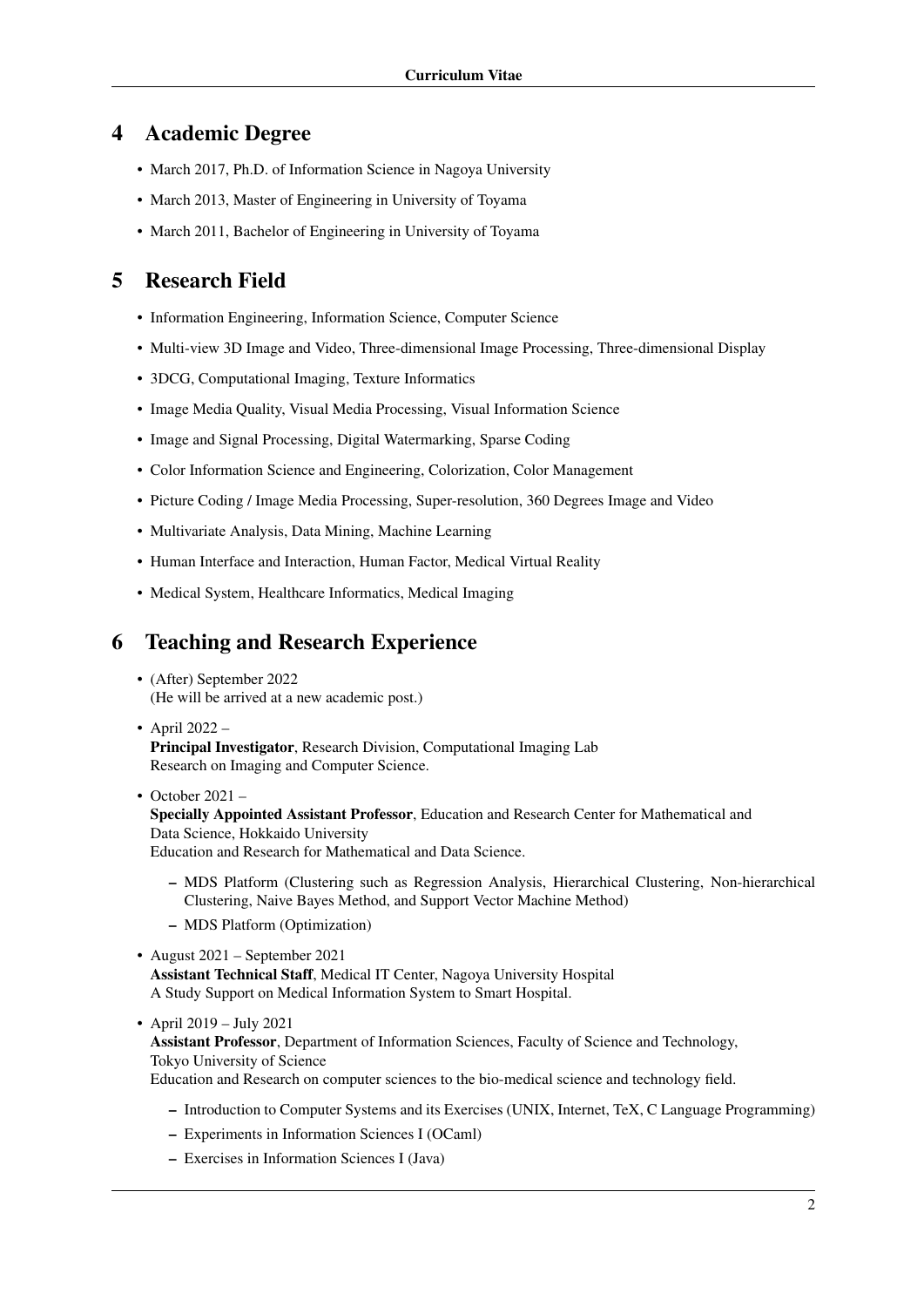- Experiments in Information Sciences II (PBL)
- Exercises in Information Sciences II (Application of C Language Programming, Network Programming, SQL, PHP, JavaScript, Multimedia, Embedded System, Image Processing)
- Experiments in Information Sciences III
- Exercises in Information Sciences III
- Advanced Studies and Researches (Group Meeting, Image Processing Seminar, Skill Seminar, Journal Club)
- April 2018 March 2019
	- Assistant Technical Staff,

Research Division of Transportation and Information Systems, Institutes of Innovation for Future Society, Nagoya University

- Research Technical Assistance on Transportation and Information Systems in the Next Generation Mobility Society
- April 2017 March 2018

Research Fellow, Center for Frontier Medical Engineering, Chiba University

- Education and Research on developing the Medical Support System using Virtual Reality System and Medical Image Engineering in Nakaguchi Laboratory.
- April 2014 March 2015 Teaching Staff, School of Culture-Information Studies, Sugiyama Jogakuen University
	- Video and Animation Production (April 2014 September 2014)
	- Graphics Design (October 2014 March 2015)
- October 2013 March 2014 Research Assistant, Graduate School of Information Science, Nagoya University
	- Outstanding Graduate COE support subsidy
- April 2013 September 2013 Teaching Assistant, Nagoya University
	- Fundamental Seminar A (for Information Platform, Usability)
- October 2011 March 2012 Teaching Assistant, University of Toyama
	- Liberal Principles of Exercise (C Language)

# 7 Qualification

- Mental calculation Grade 1
- Calculation on the Abacus Test Semi-first Step Grade
- Calligraphy First Step Grade
- The EIKEN Test in Practical English Proficiency Grade 2
- Car Driver License for Standard Vehicle
- High School Specialized Teacher's Certificate
- TOEIC 620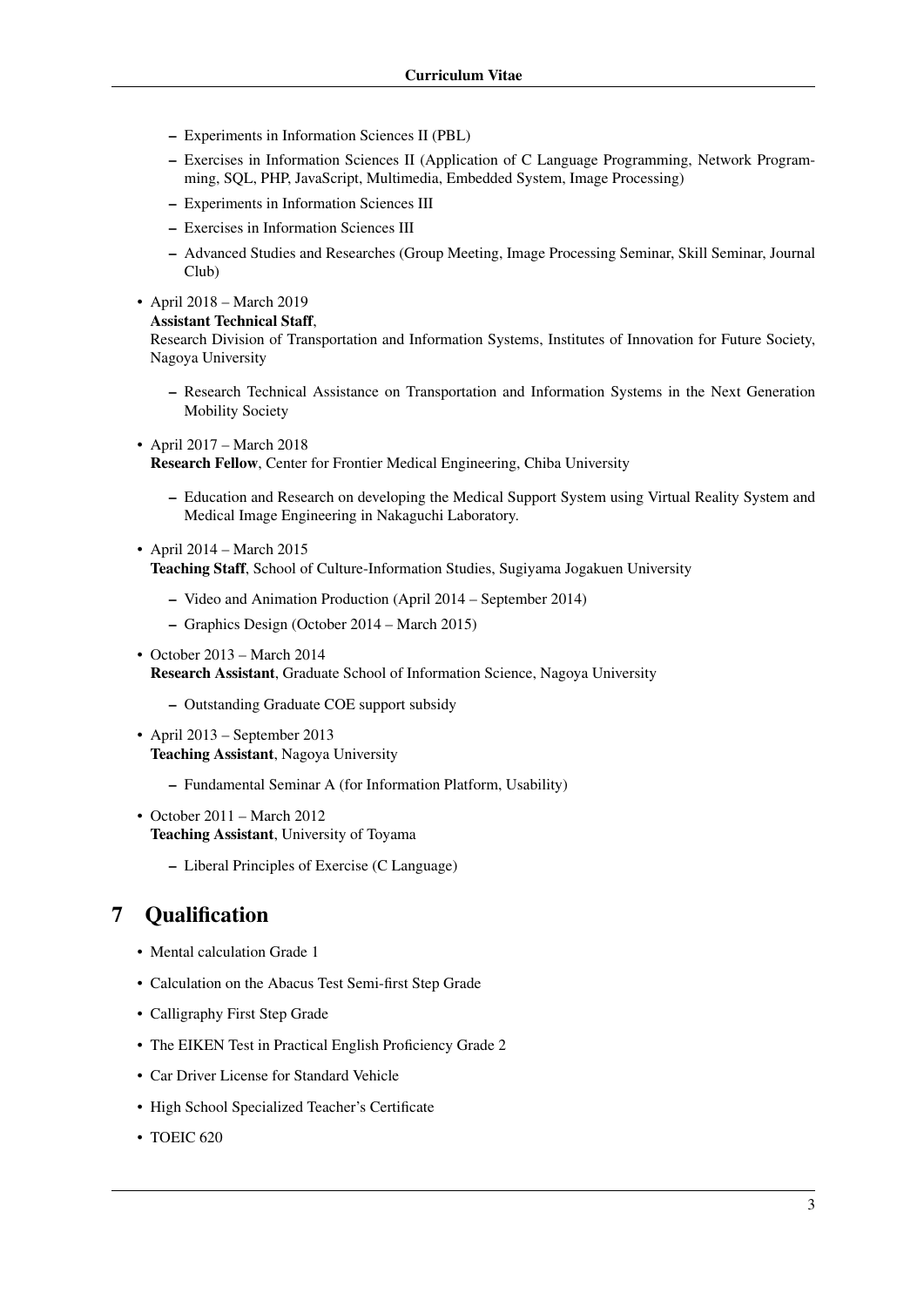# 8 Technical Skill

## 8.1 Programming Languages

- C / Visual  $C++$  /  $C#$
- Java
- OCaml / ML
- LISP
- Assembly
- PHP
- Python
- R
- JavaScript
- HTML5 / CSS3

### 8.2 Tools

- MATLAB
- Scilab
- OpenCV
- Autodesk Maya
- Blender
- Unity
- Adobe Photoshop
- Adobe Premiere
- Adobe After Effect
- JM / High Efficiency Video Coding Software

# 9 Research Fund, Grant, and Scholarship

• FY2021

Education and Research Fund for Faculty Member in Tokyo University of Science

• FY2020

Education and Research Fund for Faculty Member in Tokyo University of Science

• FY2019

Education and Research Fund for Faculty Member in Tokyo University of Science

- FY2017 Traveling abroad Travel Expenses Assistance in the Telecommunications Advancement Foundation (IWAIT 2018)
- FY2016 Support Grant for Student to participate in the International Conference by ITE (ITC-CSCC 2016)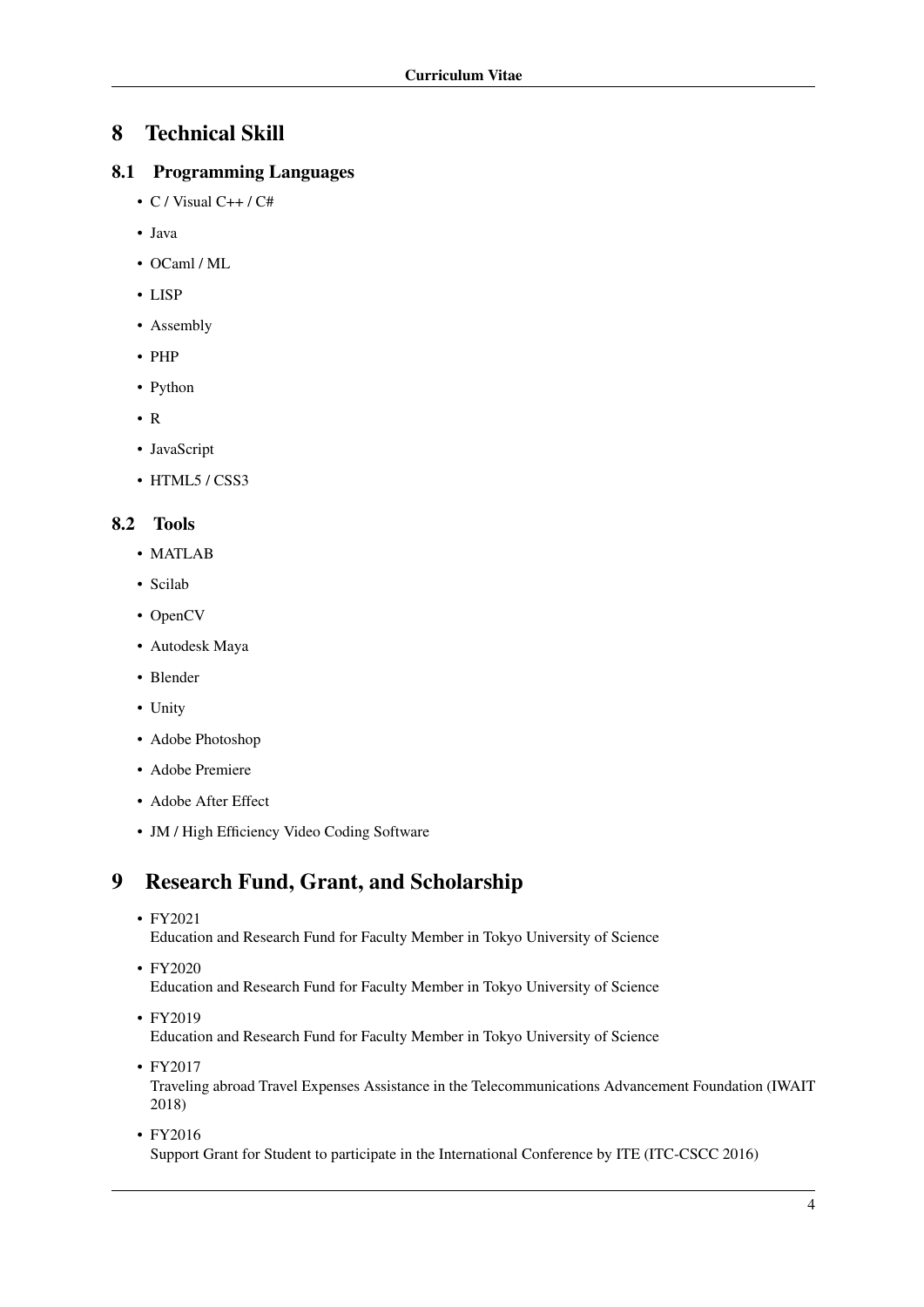• FY2016

Scholarship for Ph.D. Student because of having the academic excellent result and submitting the doctor thesis

- FY2015 Research Grant for Ph.D. Student in Nagoya University
- FY2014 Research Grant for Ph.D. Student in Nagoya University
- FY2013 Outstanding Graduate COE Support Subsidy in Nagoya University

## 10 Affiliated Society, Contribution to Society

#### 10.1 Affiliated Society

- The Institute of Image Information and Television Engineers (ITE) (Member, from February 2011)
- The Institute of Electronics, Information and Communication Engineers (IEICE) (Member, from August 2013)
- The Institute of Electrical and Electronics Engineers (IEEE) (Member, from February 2014)
	- IEEE Signal Processing Society (IEEE SPS) (Member, from February 2014)
	- IEEE Engineering in Medicine & Biology Society (IEEE EMBS) (Member, from October 2020)
	- IEEE Computer Society (IEEE CS) (Member, from October 2020)
- The Institute of Image Electronics Engineers of Japan (IIEEJ) (Member, from April 2015)
- The Institute of Information Processing Society of Japan (IPSJ) (Member, from January 2017)
- The Japanese Society of Medical Imaging Technology (JAMIT) (Member, from April 2018)
- The Japan Society of Computer Aided Surgery (JSCAS) (Member, from July 2018)
- The International Society for Optical Engineering (SPIE) (Early Career Professional Member, from June 2020)
- Japan Association for Medical Informatics (JAMI) (Member, from August 2021)
- Society for Imaging Science and Technology (IS&T) (Member, from December 2021)

#### 10.2 Committee Experience

• Proctor, *International Collegiate Programming Contest* (ICPC 2019) *Asia Yokohama Regional Online First Round Contest* (July 2019)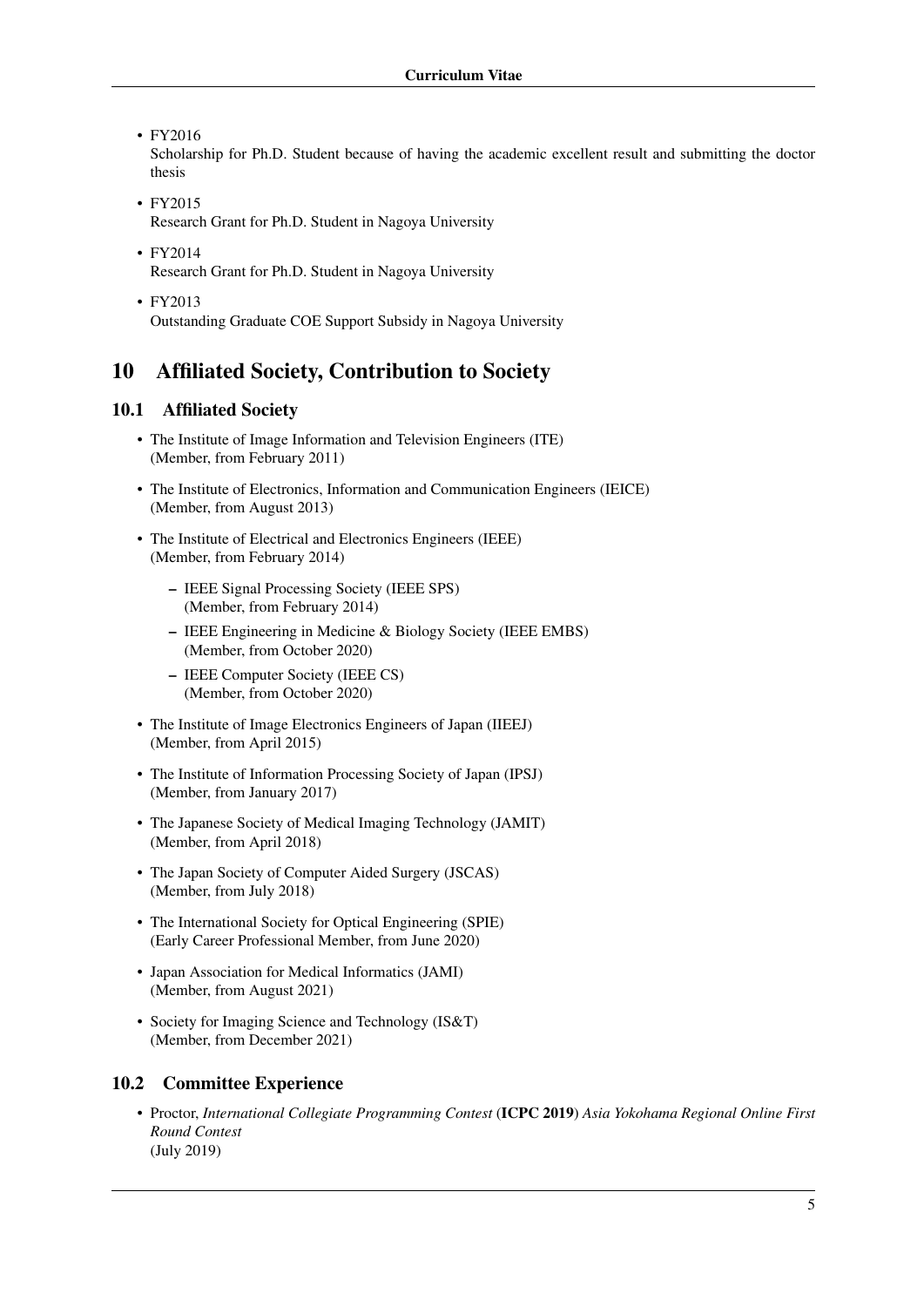#### 10.3 Review Experience

- Reviewer, *IEICE Transactions on Information and Systems (JPN Edition, in Japanese)* (from June 2022 to now, by once)
- Reviewer, *Discrete Dynamics in Nature and Society* (from June 2022 to now, by once)
- Reviewer, *IEICE Transactions on Communications (JPN Edition, in Japanese)* (from June 2022 to now, by once)
- Reviewer, *IEEE Transactions on Emerging Topics in Computational Intelligence* (from February 2022 to now, by once)
- Reviewer, *IEEE Transactions on Dependable and Secure Computing* (from February 2022 to now, by once)
- Reviewer, *IEICE Electronics Express* (from December 2021 to now, by once)
- Reviewer, *Tomography* (from October 2021 to now, by twice)
- Reviewer, *Advanced Intelligent Systems* (from October 2021 to now, by once)
- Reviewer, *IPSJ Transactions on Consumer Devices & Systems* (from October 2021 to now, by once)
- Reviewer, *IEICE Transactions on Fundamentals of Electronics, Communications and Computer Sciences* (from October 2021 to now, by twice)
- Reviewer, *Multimedia Systems* (MMSJ) (from September 2021 to now, by six times)
- Reviewer, *IEEE Transactions on Neural Networks and Learning Systems* (TNNLS) (from June 2021 to now, by once)
- Reviewer, *IEEE Signal Processing Letters* (SPL) (from May 2021 to now, by once)
- Reviewer, *Optical Review* (from May 2021 to now, by once)
- Reviewer, *IEEJ Transactions on Electrical and Electronic Engineering* (from April 2021 to now, by once)
- Reviewer, *Signal, Image and Video Processing* (SIVP) (from April 2021 to now, by three times)
- Reviewer, *IEICE Transactions on Information and Systems* (from April 2021 to now, by once)
- Reviewer, *Journal of the Society for Information Display* (J. SID) (from June 2020 to now, by once)
- Reviewer, *Sensors* (SENSC9) (from February 2020 to now, by twice)
- Reviewer, *Journal of the Institute of Electrical Engineers of Japan C* (from October 2019 to now, by four times)
- Reviewer, *APSIPA Transactions on Signal and Information Processing* (from September 2019 to now, by once)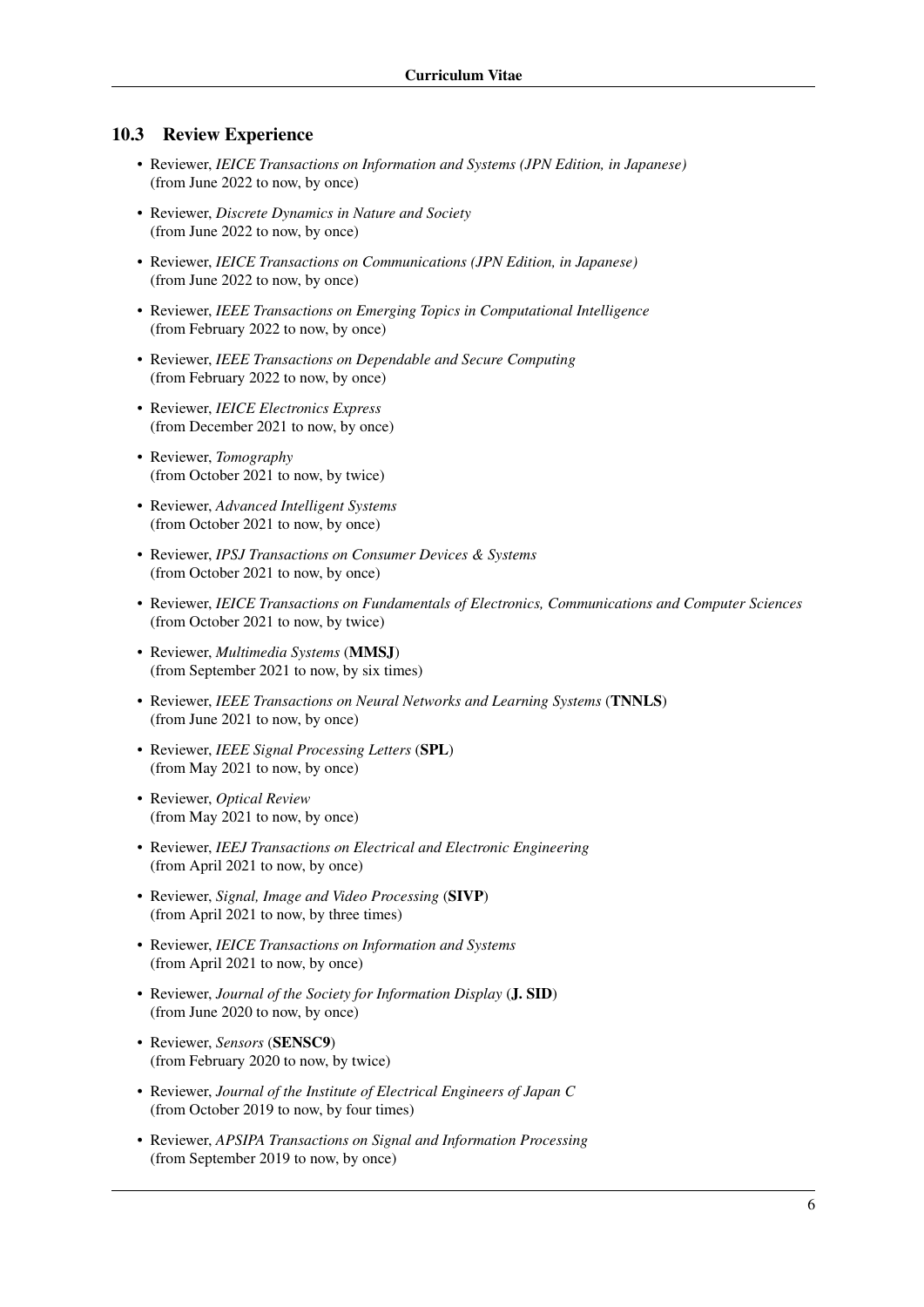- Reviewer, *IEEE Journal on Emerging and Selected Topics in Circuits and Systems* (IEEE JETCAS) (from August 2019 to now, by once)
- Reviewer, *Electronics* (ELECGJ) (from July 2019 to now, by four times)
- Reviewer, *IEEE Journal of Biomedical and Health Informatics* (JBHI-EMBS) (from July 2019 to now, by nine times)
- Reviewer, *Multimedia Tools and Applications* (MTAP) (from March 2019 to now, by fifteen times)
- Reviewer, *Neurocomputing* (NEUCOM) (from February 2019 to now, by six times)
- Reviewer, *Symmetry* (SYMMAM) (from January 2019 to now, by twice)
- Reviewer, *Applied Sciences* (Applsci) (from July 2018 to now, by ninth times)
- Reviewer, *IEEE Access* (from July 2018 to now, by eleventh times)
- Reviewer, *Journal of Imaging* (J. Imaging) (from June 2018 to now, by twice)
- Reviewer, *IEEE Transactions on Circuits and Systems II: Express Briefs* (TCAS-II) (from February 2018 to now, by five times)
- Reviewer, *IEEE Transactions on Circuits and Systems I: Regular Papers* (TCAS-I) (from February 2018 to now, by four times)
- Reviewer, *Journal of Imaging Science and Technology* (JIST) (from February 2018 to now, by thirteen times)
- Reviewer, *IEEE Transactions on Medical Imaging* (TMI) (from January 2018 to now, by once)
- Reviewer, *Signal Processing* (SigPro) (from January 2018 to now, by three times)
- Reviewer, *SPIE Journal of Electronic Imaging* (JEI) (from December 2017 to now, by once)
- Reviewer, *IEEE Transactions on Image Processing* (TIP) (from December 2017 to now, by eighteen times)
- Reviewer, *EURASIP Journal on Image and Video Processing* (JIVP) (from December 2017 to now, by three times)
- Reviewer, *IEEE Transactions on Multimedia* (TMM) (from September 2017 to now, by thirty second)
- Reviewer, *IEEE Transactions on Circuits and Systems for Video Technology* (TCSVT) (from June 2017 to now, by twenty times)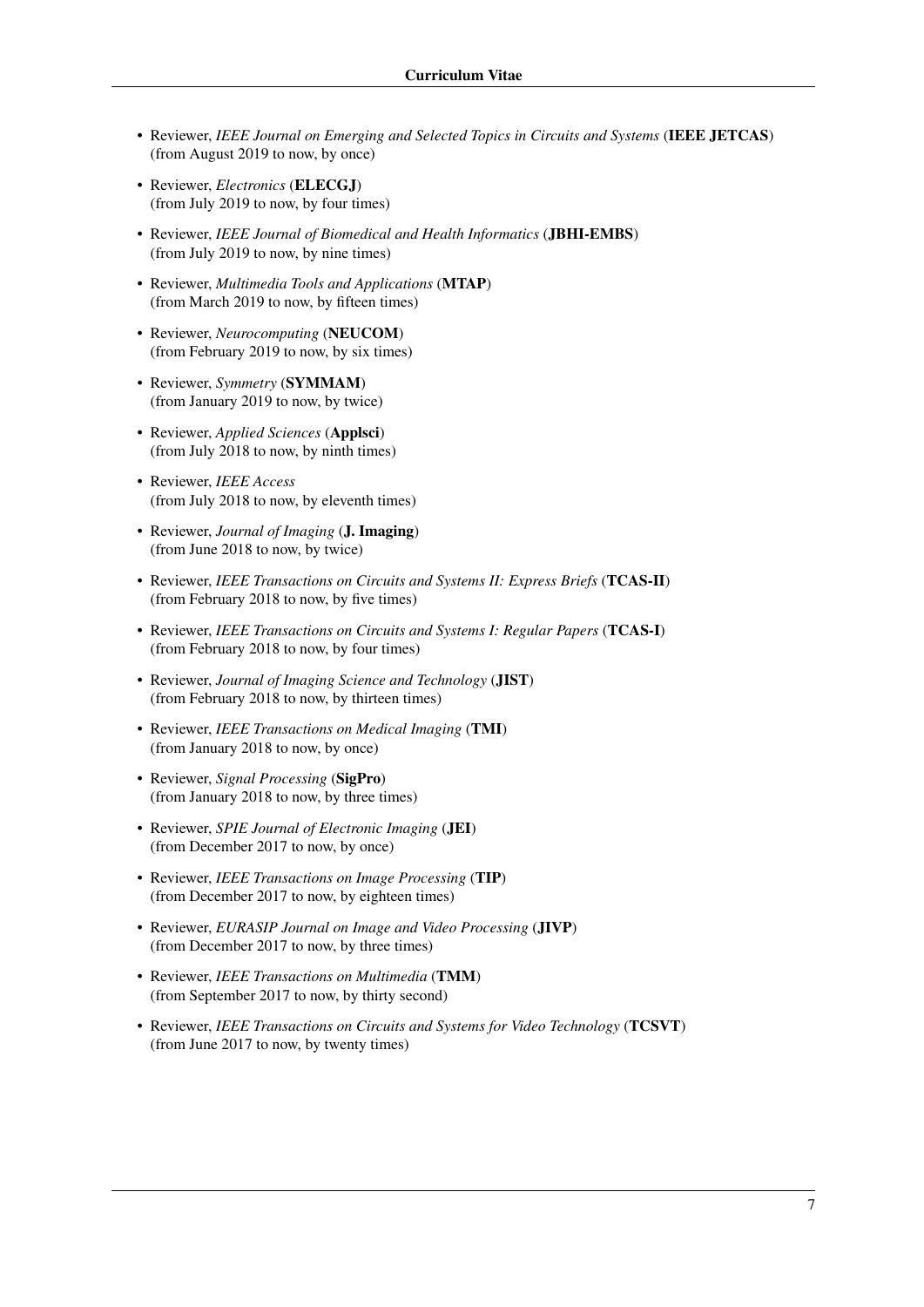# 11 Awards

[1]. "Certificate of Appreciation for serving as a reviewer for Journal of Electronic Imaging during the calendar year of 2018,"

for serving as a reviewer for Journal of Electronic Imaging during the calendar year of 2018, February 6, 2019.

- [2]. "Elsevier Signal Processing Certificate of Outstanding Contribution in Reviewing," in recognition of the contributions made to the quality of the journal in April 2018, June 25, 2018.
- [3]. "Certificate of Appreciation for serving as a reviewer for Journal of Electronic Imaging during the calendar year of 2017," February 17, 2018.
- [4]. "Forum on Information Technology (FIT2016) FIT Encouragement Award 2016," Gofuku Campus, Univ. of Toyama (Presentation, Sept. 7, 2016), September 9, 2016.
- [5]. "IEICE Tokai Section Student Award (Doctor)," "A Study of the 3D CG Image Quality Metrics with 8 Viewpoints Parallax Barrier Method," Castle Plaza Nagoya, June 3, 2015.

## 12 Achievement

### 12.1 Peer-reviewed Journal Papers

- [1]. Norifumi Kawabata, "Multi-view 3D CG Image Quality Evaluation Including Visible Digital Watermarking Based on RGB Color Information," 9 pages (on final revision, Conditional Acceptance).
- [2]. Norifumi Kawabata, "Statistical Analysis of Questionnaire Survey on the Assessment of 3D Video Clips," *Displays*, Vol.71, 102110, January 2022.
- [3]. Norifumi Kawabata and Masaru Miyao, "Multi-view 3D CG Image Quality Assessment for Contrast Enhancement Based on S-CIELAB Color Space," *IEICE Transactions on Information and Systems*, Vol. E100-D, No. 07, pp. 1448–1462, July 2017.
- [4]. Norifumi Kawabata and Yuukou Horita, "Statistical Analysis of Subjective Assessment for 3D CG Images with 8 Viewpoints Lenticular Lens Method," *IIEEJ Transactions on Image Electronics and Visual Computing*, Vol. 4, No. 2, pp. 101–113, December 2016.
- [5]. Norifumi Kawabata and Masaru Miyao, "3D CG Image Quality Metrics by Regions with 8 Viewpoints Parallax Barrier Method," *IEICE Transactions on Fundamentals of Electronics, Communications and Computer Sciences*, Vol. E98-A, No. 08, pp. 1696–1708, August 2015.

### 12.2 Peer-reviewed International Conference Papers or Proceedings

- [6]. Norifumi Kawabata, "Data Set Production and Evaluation for Semantic Segmentation of 3D CG Images by H.265/HEVC," *Proc. of The Eleventh International Workshop on Image Media Quality and its Applications* (IMQA2022), pp.107–113, Online (Campus Plaza Kyoto, Kyoto, Japan), March 3-4, 2022 (Accepted).
- [7]. Norifumi Kawabata, "Visualization for Texture Analysis of the Shitsukan Research Database Based on Luminance Information," *Image Quality and System Performance* (IQSP XIX) (*Electronic Imaging Symposium* (EI2022)), vol.19, IQSP-198, pp.1–6, Online (San Francisco, CA, USA), January 16-20, 2022.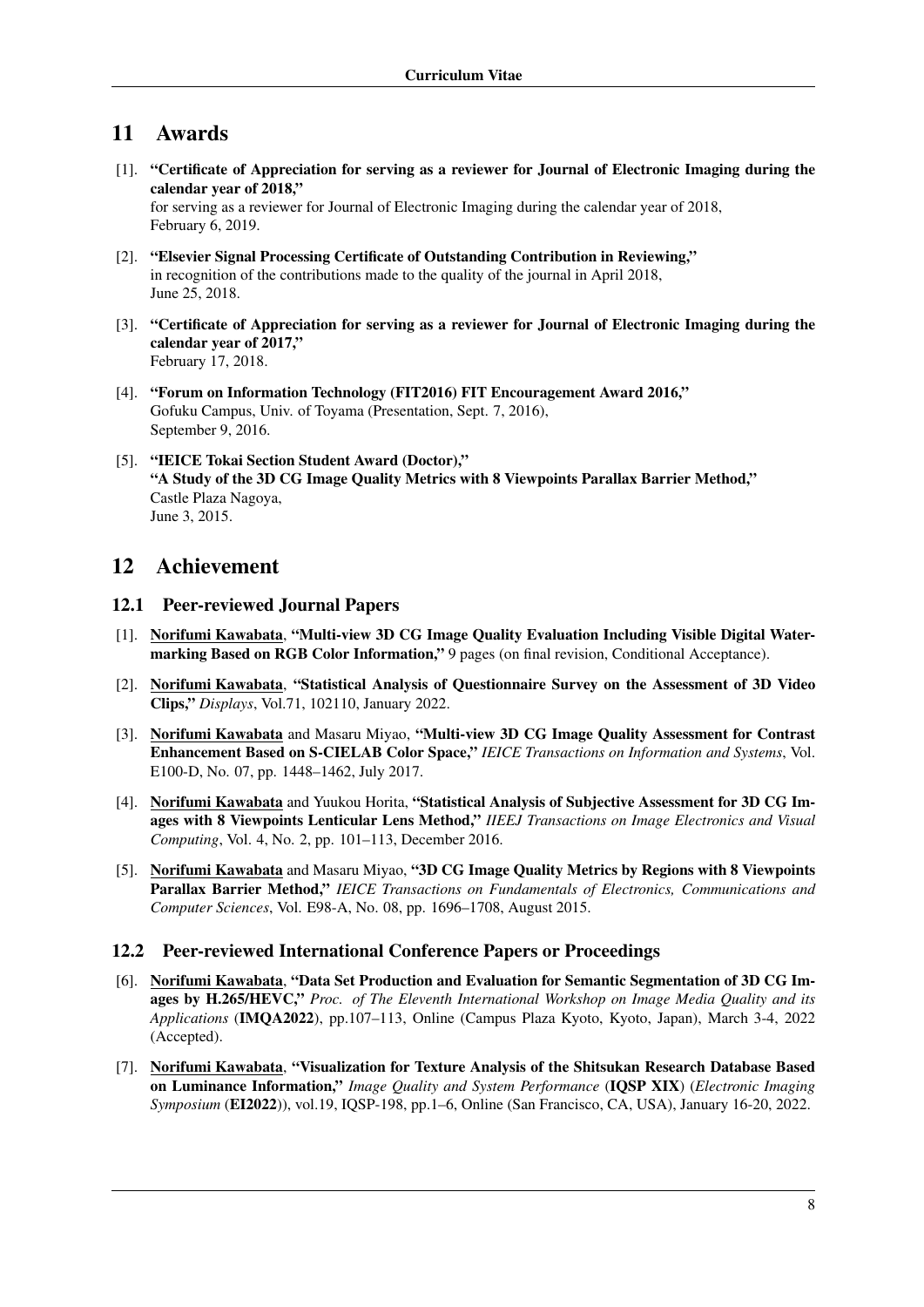- [8]. Norifumi Kawabata and Toshiya Nakaguchi, "Color Laparoscopic High-Definition Video Quality Assessment for Super-Resolution," *Proc. of The 25th International Workshop on Advanced Image Technology* (IWAIT2022), 7A5, pp.1–6, The Hong Kong Polytechnic University, Hong Kong (Hybrid), January 4-6, 2022.
- [9]. Norifumi Kawabata, "3D CG Image Noise Removal and Quality Assessment Based on Sparse Dictionary Learning," *Proc. of The 2021 IEEE 3rd Global Conference on Life Sciences and Technologies* (LifeTech 2021), OS-AIT1-3 (Advanced Image Technology in Applied Life Science: IoT & Deep Learning Perspectives), pp.225–226, Nara Royal Hotel, Nara, Japan (Hybrid), March 9-11, 2021.
- [10]. Norifumi Kawabata and Toshiya Nakaguchi, "Color Laparoscopic Image Region Segmentation after Contrast Enhancement Including SRCNN by Image Regions," *Proc. of SPIE (The International Forum on Medical Imaging in Asia* (IFMIA2021)), no.85, 6 pages, National Taiwan University of Science and Technology, Taiwan (Online), January 24-26, 2021.
- [11]. Norifumi Kawabata and Toshiya Nakaguchi, "Laparoscopic Image Region Segmentation Based on Texture Analysis by Regions," *Proc. of The Tenth International Workshop on Image Media Quality and its Applications* (IMQA2020), PS2-4, 6 pages, National Taiwan University of Science and Technology, March 12-13, 2020.
- [12]. Norifumi Kawabata and Toshiya Nakaguchi, "Color Laparoscopic Image Diagnosis for Automatic Detection of Coded Defect Region," *Proc. of The 5th Asia Color Association Conference* (ACA2019 Nagoya), Vol. 5, P1-25, pp. 487–492, Meijo Univ., Nagoya, Japan, November 29–December 2, 2019.
- [13]. Norifumi Kawabata, "Computational Classification of Texture Contents in the Shitsukan Research Database," *Proc. of The 26th International Display Workshops* (IDW'19), *Workshop on Applied Vision and Human Factors*, Vol. 26, VHF7-3, pp. 1185–1188, Sapporo Convention Center, Sapporo, Japan, November 27-29, 2019.
- [14]. Norifumi Kawabata, "HEVC Image Quality Assessment of the Multi-view and Super-resolution Images Based on CNN," *Proc. of 2018 IEEE 7th Global Conference on Consumer Electronics* (GCCE 2018), POS1A-3, pp. 38–39, Nara Royal Hotel, Nara, Japan, October 9-12, 2018.
- [15]. Norifumi Kawabata, "Image Diagnosis for Coded Defect Detection on Multi-view 3D Images," *Proc. of The Ninth International Workshop on Image Media Quality and its Applications* (IMQA2018), PS-10, pp. 110–119, Kobe Univ., Kobe, Japan, September 27-28, 2018.
- [16]. Norifumi Kawabata, "Multi-view 3D CG Image Quality Evaluation and Analysis for Application Procedure between H.265/HEVC and Watermarking," *Proc. of The 21st International Workshop on Advanced Image Technology* (IWAIT2018), D3-3, 4 pages, The Imperial Mae Ping Hotel, Chiang Mai, Thailand, January 7-9, 2018 (Traveling Abroad Travel Expenses Assistance in the Telecommunications Advancement Foundation).
- [17]. Norifumi Kawabata, "Image Quality Assessment for Multi-view 3D CG Images and 5K High Definition Images Based on S-CIELAB Color Space," *Proc. of The 24th International Display Workshops* (IDW'17), *Workshop on 3D/Hyper-Realistic Displays and Systems*, Vol. 24, 3D5-1, pp. 849–852, Sendai International Center, Sendai, Japan, December 6-8, 2017.
- [18]. Norifumi Kawabata and Masaru Miyao, "Multi-view 3D CG Image Quality Assessment for Contrast Enhancement Including S-CIELAB Color Space in case the Background Region is Gray Scale," *Proc. of The 31st International Technical Conference on Circuits/Systems, Computers and Communications* (ITC-CSCC2016), T2-6-3, pp. 579–582, Municipal Center (Jichikaikan), Okinawa, Japan, July 10-13, 2016 (ITE (The Institute of Image Information and Television Engineers) International Conference Support Grant).
- [19]. Norifumi Kawabata and Masaru Miyao, "Multi-view 3D CG Image Quality Evaluation Including Visible Digital Watermarking Based on Color Information," *Proc. of The Eighth International Workshop on Image Media Quality and its Applications* (IMQA2016), OS1-3, pp. 18–26, Noyori Conference Hall, Higashiyama Campus, Nagoya Univ., Nagoya, Japan, March 10-11, 2016.